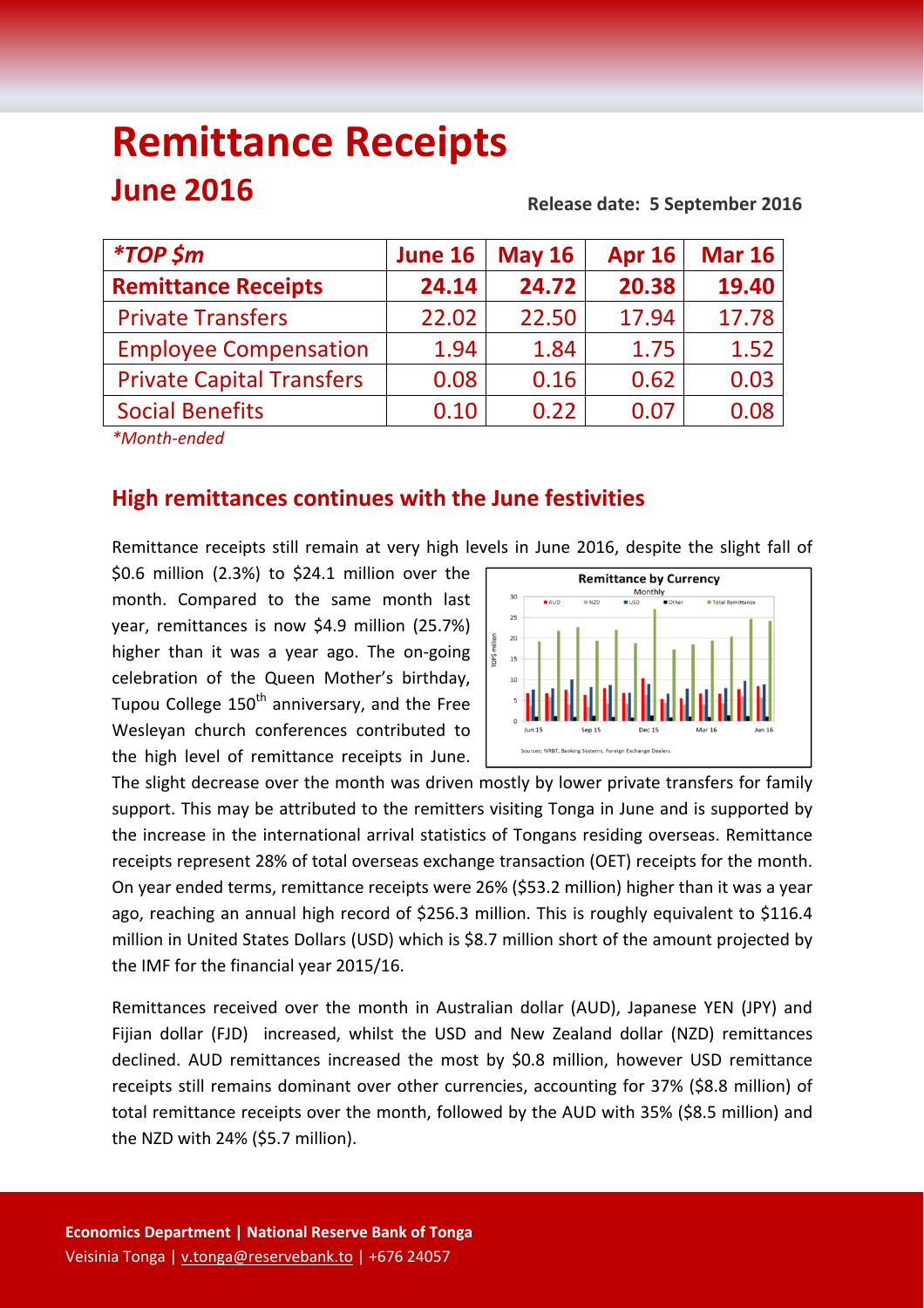Foreign Exchange Dealers (FEDs) remains as the preferred channel for the receipt of

remittances. Similar to the previous month, 88% (\$21 million) of the total remittances were transferred through the FEDs in June..

#### **Private Transfers**

Private transfers which are mostly personal receipts, represent 91% (\$22 million) of total remittance receipts in June, similar to the previous month, and 26% of the total OET receipts. Over the month it slightly fell



by 2% (\$0.5 million) to \$22 million, driving the overall decline in total remittances. Despite the monthly fall, in terms of value, this month ranks as the second highest month so far throughout the year 2016. Family support received in USD fell by 9.6% (\$0.8 million) to \$7.6 million during the month reflecting the weakening of the USD against the Tongan pa'anga. This fall may also be related to the 53% (479 passengers) rise in total arrivals of non‐ residents from the US during the month whereby our US diaspora may now be contributing to the travel receipts instead of sending personal transfers. Travel receipts increased over the month by 41% (\$0.6 million).

## **Employee Compensation**<sup>1</sup>

Compensation of employees slightly rose by 6% (\$0.1 million) over the month to \$1.9 million. Recognised Seasonal Employer Scheme (RSE) workers overseas increased by 21% (\$0.2 million) offsetting the fall in other wages and salaries by \$0.09 million mostly from local experts serving foreign organisations. Over the year, employee compensation reached a total of \$17.5 million, of which \$7.5 million are receipts from RSEs and the remaining \$10 million was from other compensation of employees including local experts serving foreign organizations.

## **Private capital transfers & Social benefits**

Other private transfers for capital expenditures fell from \$0.2 million in May to almost \$0.08 million in June, whereas social benefits such as pensions received by individuals also declined by \$0.1 million during the month. Private capital transfers and social benefits represent only 1% of the total remittance receipts.

## **Outlook**

Remittances are anticipated to remain high as the Heilala festival in July approaches although it may be lower than that of previous months following the high season months in May and June. The NRBT will continue to closely monitor the remittance receipts given it is the largest source of foreign exchange inflow to the economy as well as the positive social safety net effect and the additional income it provides to households.

 $1$  Employee compensation is the sum of wages and salaries from the Recognised Seasonal Employer (RSE) program and other Tongan residents working short term overseas.